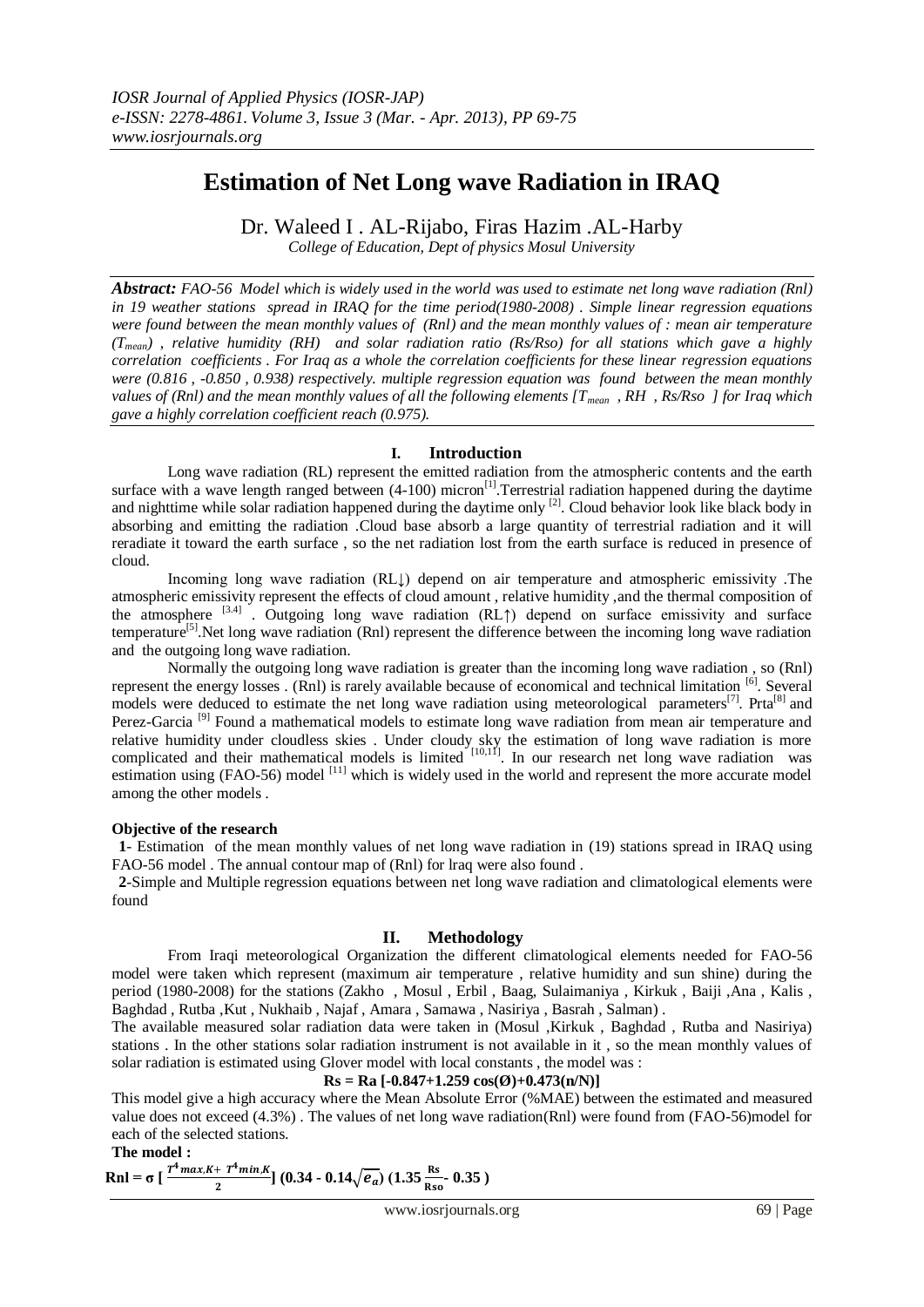**Rnl** : net long wave radiation in  $(MJ/m^2.d)$ 

**Tmin** k , **Tmax** k : daily minimum and maximum air temperature in (K).

**Rs** : short wave radiation in  $(MJ/m^2.d)$ 

**Rso** : clear –sky short wave radiation in  $(MJ/m^2.d)$ 

**e<sup>a</sup>** : actual vapor pressure in (Kpa)

**σ**: Stefan –Boltzmann constant  $[4.903 \times 10^{9} \text{ MJ K}^4 \text{m}^{-2} \text{d}^{-1}]$ 

Rso can be calculated form :

**Rso = (0.75+2×10-5 z) Ra**

**Z** : elevation of station above mean sea level (m)

**Ra**: Extraterrestrial radiation in  $(MJ/m^2.d)$ 

In this research we find the mean monthly , seasonally and annually Long wave radiation for all stations. Annual contour map of (Rnl) for lraq were drawn , and then we find the mean annual value of (Rnl) from this map. Linear regression equations were found between (Rnl) and each of the following climatic elements  $[T_{mean}, RH]$ , Rs/Rso] for all stations and for Iraq as a whole. Multiple regression equation were also found between the mean monthly values of (Rnl) and the mean monthly values of all the following climatic elements  $[T_{mean}, RH, T_{mean}]$ Rs/Rso] for Iraq as a whole . **(GlS V -3.3 )**,**(surfer v.9.9)**,**(Global mapper V.11)** programs were used to find the contour map of (Rnl) and the area between the contour lines.

### **III. Result and Discussions**

### **1-Testing the accuracy of FAO-56 model .**

In order to test the accuracy of FAO-56 model in estimating the Rnl , a linear regression equation was established between the measured value of Rnl and the estimated value for Baghdad station. Fig (1) show this correlation .The figure demonstrate a highly positive correlation between the measured and estimated value of Rnl, where the correlation coefficient was  $(R=0.92)$ , and this indicate that the model is quite accurate.



Fig(1): correlation between the measured and estimated value of Rnl for Bagdad city.

### **2-Mean monthly values of net long wave radiation for all stations**

The values of net long wave radiation (Rnl) varies according to latitude of stations , sun-path geometry , air temperature, presence of cloud , emissivity of the earth and atmosphere .

Table (1) show the mean monthly values of the net long wave radiation (Rnl) in  $(MJ/m<sup>2</sup>.d)$  for all stations . We can deduce from the table that there is a spatial variation of (Rnl) where it increase from the north of Iraq toward the south , this is due to the increase of short wave radiation and air temperature from the north toward the south of Iraq . The minimum value of (Rnl) was obtained in Zakho and Mosul stations while the maximum values was obtained in Salman , Basrah and Samawa stations. December and January show the minmum values of (Rnl)in all stations which ranged between  $(2.12 - 4.29)$  MJ/m<sup>2</sup>.d. June and July show the maximum values of (Rnl) which ranged between  $(4.33 - 7.31)$  MJ/m<sup>2</sup>.d. The higher values of (Rnl)in summer months in comparison with the winter months depend on the values of maximum and minimum air temperature , relative humidity , vapor pressure , and the solar radiation ratio (Rs/Rso) in summer months in comparison with the winter months.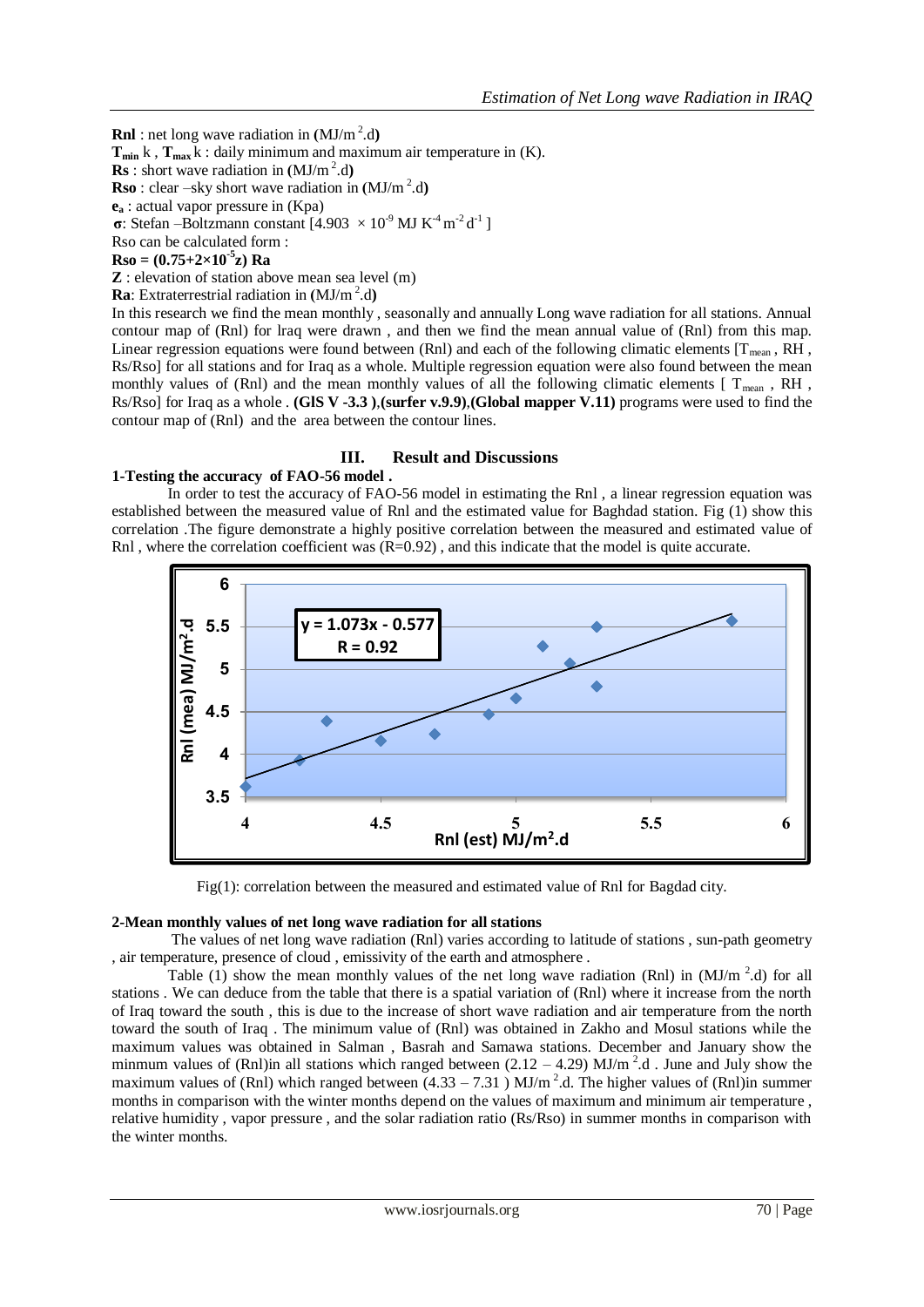| Table $(1)$ : Mean monthly values of $(Rnl)$ in MJ/m <sup>-</sup> .d for all stations |            |            |            |            |      |            |            |            |            |      |            |            |
|---------------------------------------------------------------------------------------|------------|------------|------------|------------|------|------------|------------|------------|------------|------|------------|------------|
| <b>Months</b><br><b>Stations</b>                                                      | <b>JAN</b> | <b>FEB</b> | <b>MAR</b> | <b>APR</b> | MAY  | <b>JUN</b> | <b>JUL</b> | <b>AUG</b> | <b>SEP</b> | OCT  | <b>NOV</b> | <b>DEC</b> |
| Zakho                                                                                 | 2.12       | 2.32       | 2.38       | 2.75       | 3.52 | 4.89       | 5.42       | 5.44       | 5.35       | 3.77 | 2.63       | 2.28       |
| Mosul                                                                                 | 2.14       | 2.79       | 2.71       | 2.85       | 3.56 | 4.33       | 4.39       | 4.34       | 4.39       | 3.47 | 2.90       | 2.15       |
| <b>Erbil</b>                                                                          | 2.44       | 2.84       | 2.86       | 2.76       | 3.55 | 4.78       | 4.66       | 5.03       | 4.94       | 4.06 | 3.18       | 2.33       |
| Baag                                                                                  | 2.38       | 2.42       | 3.23       | 3.38       | 4.02 | 4.82       | 4.97       | 4.95       | 4.70       | 4.00 | 3.32       | 2.37       |
| Sulaimaniya                                                                           | 2.62       | 2.58       | 2.57       | 3.08       | 3.95 | 5.45       | 5.71       | 5.70       | 5.51       | 4.11 | 3.22       | 2.76       |
| <b>Kirkuk</b>                                                                         | 2.69       | 2.94       | 3.04       | 3.23       | 4.07 | 4.93       | 5.21       | 5.24       | 5.37       | 4.47 | 3.49       | 2.69       |
| <b>Baiji</b>                                                                          | 2.88       | 3.36       | 3.33       | 3.33       | 3.97 | 4.82       | 4.75       | 4.82       | 4.65       | 3.82 | 3.44       | 2.77       |
| Ana                                                                                   | 3.12       | 3.61       | 3.74       | 3.71       | 4.20 | 5.25       | 5.02       | 5.20       | 4.98       | 4.19 | 3.60       | 2.80       |
| <b>Khalis</b>                                                                         | 3.08       | 3.43       | 3.61       | 3.54       | 3.97 | 4.61       | 4.38       | 4.49       | 4.40       | 3.86 | 3.67       | 3.09       |
| <b>Baghdad</b>                                                                        | 3.93       | 4.39       | 4.24       | 4.47       | 4.80 | 5.57       | 5.50       | 5.27       | 5.07       | 4.66 | 4.16       | 3.62       |
| <b>Rutba</b>                                                                          | 3.25       | 3.80       | 4.18       | 4.58       | 4.97 | 5.90       | 5.95       | 5.65       | 5.69       | 5.03 | 4.22       | 3.51       |
| Kut                                                                                   | 3.76       | 4.08       | 4.01       | 3.98       | 4.65 | 5.75       | 5.67       | 5.65       | 5.53       | 4.78 | 4.11       | 3.70       |
| <b>Nukhaib</b>                                                                        | 4.11       | 4.52       | 4.50       | 4.58       | 4.94 | 6.04       | 6.12       | 5.96       | 5.81       | 4.86 | 4.48       | 3.73       |
| Najaf                                                                                 | 3.97       | 4.34       | 4.22       | 4.28       | 4.65 | 5.90       | 6.10       | 6.31       | 5.64       | 4.81 | 4.28       | 3.83       |
| Amara                                                                                 | 3.71       | 4.14       | 3.80       | 4.00       | 4.42 | 5.61       | 5.61       | 5.65       | 5.44       | 4.62 | 4.07       | 3.64       |
| Samawa                                                                                | 4.23       | 4.46       | 4.40       | 4.45       | 4.82 | 6.02       | 6.15       | 6.11       | 5.71       | 5.02 | 4.46       | 3.97       |
| <b>Nasiriva</b>                                                                       | 3.73       | 4.31       | 4.14       | 4.14       | 4.32 | 4.62       | 4.91       | 4.93       | 5.02       | 4.54 | 3.99       | 3.56       |
| <b>Basrah</b>                                                                         | 4.00       | 4.49       | 4.35       | 4.33       | 4.96 | 5.97       | 5.72       | 5.68       | 5.67       | 4.87 | 4.44       | 4.11       |
| Salman                                                                                | 4.29       | 4.67       | 4.66       | 5.24       | 5.32 | 6.79       | 7.31       | 7.49       | 6.74       | 5.68 | 4.94       | 4.13       |

*Estimation of Net Long wave Radiation in IRAQ*

#### $T_{\rm H}$  : Mean monthly values of  $\frac{1}{2}$  in  $\frac{1}{2}$  in MJ/m  $\frac{2}{3}$  in MJ/m  $\frac{2}{3}$  in MJ/m  $\frac{2}{3}$  in MJ/m  $\frac{2}{3}$  in MJ/m  $\frac{2}{3}$  in MJ/m  $\frac{2}{3}$  in MJ/m  $\frac{2}{3}$  in MJ/m  $\frac{2}{3}$  in MJ/m  $\frac{2}{3}$  in .d for all stations

# **3. Mean seasonally and annually net long wave radiation**

From table(2) we can see that the minimum values of (Rnl) during the winter and spring seasons was obtained in Zakho and Mosul stations

which is ranged between  $(2.24 - 3.06)$  MJ/m<sup>2</sup>.d . During summer season the minimum values of (Rnl) was obtain in Mosul and Khalis stations, which is ranged between ( $4.35 - 4.49$ ) MJ/m<sup>2</sup>.d.

The minimum value of (Rnl) in winter season was obtained in Mosul station which reach (3.58) MJ/m<sup>2</sup>.d.

The maximum value of (Rnl) during all seasons are obtained in Salman ,Samawa and Basrah stations , and their values in these stations are :

 $(4.36, 4.22, 4.20)$ MJ/m<sup>2</sup>.d .in winter season,

 $(5.07, 4.56, 4.55)$ MJ/m<sup>2</sup>.d .in spring season

 $(7.20, 6.10, 5.79)$ MJ/m<sup>2</sup>.d.in summer season

 $(5.79, 5.06, 4.99)$ MJ/m<sup>2</sup>.d .in autumn season

# Table(2):Mean seasonally and annually values of Rnl for all stations

| <i>Seasons</i><br><b>Months</b> | Winter | <b>Spring</b> | <b>Summer</b> | Autumn | Annual<br>average |  |
|---------------------------------|--------|---------------|---------------|--------|-------------------|--|
| Zakho                           | 2.24   | 2.88          | 5.25          | 3.92   | 3.57              |  |
| <b>Mosul</b>                    | 2.36   | 3.04          | 4.35          | 3.58   | 3.33              |  |
| Erbel                           | 2.54   | 3.06          | 4.82          | 4.06   | 3.62              |  |
| Baag                            | 2.39   | 3.54          | 4.91          | 4.01   | 3.71              |  |
| Sulaimaniya                     | 2.65   | 3.20          | 5.62          | 4.28   | 3.94              |  |
| <b>Kirkuk</b>                   | 2.78   | 3.45          | 5.13          | 4.44   | 3.95              |  |
| <b>Baiji</b>                    | 3.00   | 3.54          | 4.79          | 3.97   | 3.83              |  |
| Ana                             | 3.18   | 3.89          | 5.16          | 4.26   | 4.12              |  |
| <b>Khalis</b>                   | 3.20   | 3.71          | 4.49          | 3.97   | 3.84              |  |
| <b>Baghdad</b>                  | 3.98   | 4.50          | 5.45          | 4.63   | 4.64              |  |
| Rutba                           | 3.52   | 4.58          | 5.84          | 4.98   | 4.73              |  |
| Kut                             | 3.84   | 4.22          | 5.69          | 4.80   | 4.64              |  |
| <b>Nukhaib</b>                  | 4.12   | 4.67          | 6.04          | 5.05   | 4.97              |  |
| Najaf                           | 4.05   | 4.38          | 6.11          | 4.91   | 4.86              |  |
| Amara                           | 3.83   | 4.07          | 5.62          | 4.71   | 4.56              |  |
| Samawa                          | 4.22   | 4.56          | 6.10          | 5.06   | 4.98              |  |
| <b>Nasiriva</b>                 | 3.87   | 4.20          | 4.82          | 4.52   | 4.35              |  |
| Basrah                          | 4.20   | 4.55          | 5.79          | 4.99   | 4.88              |  |
| Salman                          | 4.36   | 5.07          | 7.20          | 5.79   | 5.60              |  |

The table (2) show also the mean annual values of (Rnl) , which can arrange from the higher value to the lower value as (5.6 , 4.98 , 4.97 , 4.88 , 4.86 , 4.73 4.64 , 4.56 ,4.35 , 4.12 , 3.95 , 3.94 , 3.84 , 3.83 , 3.71 , 3.62 , 3.57 , 3.33 ) MJ/m<sup>2</sup>.d . in the stations (salman, samawa, nukkhaib, basrah, najaf, ratba, kut, baghdad, amara, nasiriya , ana , kirkuk , sulaimaniya , khalis , baji , Erbil , Zakhe , mosul ) respectively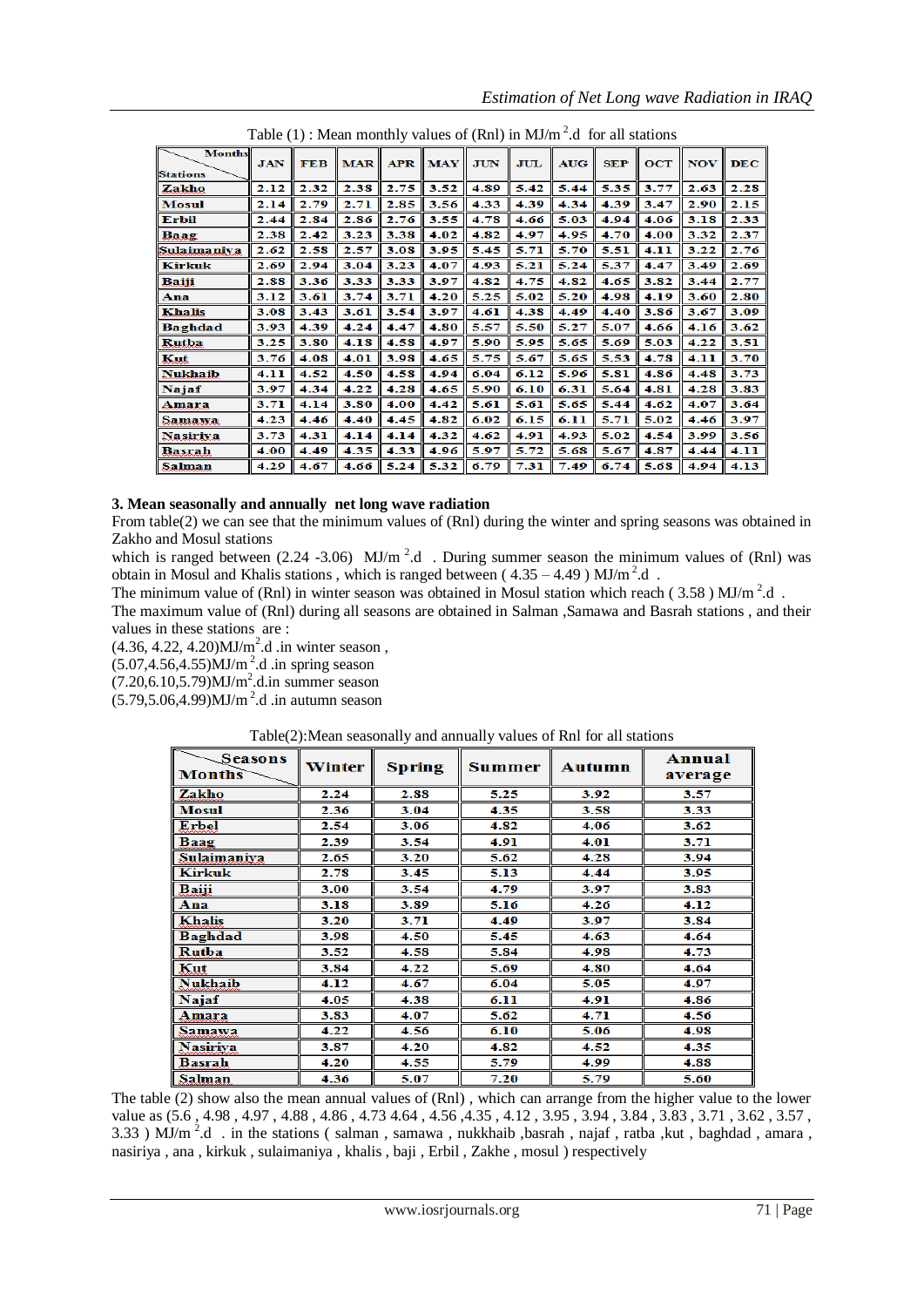Fig(2) show the contour lines of the mean annul values of (Rnl)in  $MJ/m<sup>2</sup>$ .d. on Iraqi map . we can deduce from the figure :

1-The mean annual value of (Rnl) for the whole of Iraq was  $(4.53)$  MJ/m<sup>2</sup>.d.

2-The contour lines for (Rnl) was nearest to each other .

3-The number of contour lines obtained from the map was (7) with contour interval (0.3) MJ/m<sup>2</sup>.d, and there is no closed circle in the map



Fig(2) contour lines of the mean annul values of  $(Rn)$ in MJ/m<sup>2</sup>.d. on Iraqi map.

### **4**-**correlations between mean monthly values of (Rnl)and the mean monthly values of each of (Tmean , RH , Rs/Rso) for all stations** .

Table (3) show the correlation coefficients between the mean monthly values of (Rnl) and the mean monthly value of  $(T_{mean})$  for all stations.

The table show a highly positive correlations between the two variables. The maximum value of the correlation coefficient (R) was obtain in Baag station (R=0.986), while Nasiriya station gave the minimum value of  $(R)$ through all stations and its value was ( 0.847 ). Mean air temperature is a fundamental element in computing net long wave radiation , where the emissivity of the earth surface , and the atmosphere depend mainly on their temperature .The emissivity increase with the increasing value of the temperature . These correlations are useful for the forecasting of (Rnl) from the value of mean air temperature which is often measured in all meteorological stations.

Table (3) : correlations between mean monthly values of net long wave radiation (Rnl) and mean air temperature  $(T_{mean})$  for all stations.

| $\overline{\phantom{m}}$ comb<br><b>Stations</b> | Rnl & Tmean                      | R     |
|--------------------------------------------------|----------------------------------|-------|
| Zakho                                            | $Rnl = 0.130$ $T_{mean} + 1.010$ | 0.969 |
| <b>Mosul</b>                                     | $Rnl = 0.082$ $T_{mean} + 1.661$ | 0.966 |
| <b>Erbil</b>                                     | $Rnl = 0.093$ $T_{mean} + 1.667$ | 0.949 |
| Baag                                             | $Rnl = 0.102$ $T_{mean} + 1.610$ | 0.986 |
| Sulaimaniya                                      | $Rnl = 0.125$ $T_{mean} + 1.591$ | 0.972 |
| Kirkuk                                           | $Rnl = 0.099$ $T_{mean} + 1.707$ | 0.960 |
| Baiji                                            | $Rnl = 0.072$ $T_{mean} + 2.189$ | 0.954 |
| Ana                                              | $Rnl = 0.080$ $T_{mean} + 2.455$ | 0.944 |
| <b>Khalis</b>                                    | $Rnl = 0.055$ $T_{mean} + 2.631$ | 0.949 |
| <b>Baghdad</b>                                   | $Rnl = 0.061$ $T_{mean} + 3.243$ | 0.940 |
| Rutba                                            | $Rnl = 0.103$ $T_{mean} + 2.696$ | 0.984 |
| Kut                                              | $Rnl = 0.078$ $T_{mean} + 2.733$ | 0.929 |
| Nukhaib                                          | $Rnl = 0.081$ $T_{mean} + 3.171$ | 0.936 |
| Najaf                                            | $Rnl = 0.084$ $T_{mean} + 2.811$ | 0.912 |
| Amarah                                           | $Rnl = 0.074$ $T_{mean} + 2.696$ | 0.917 |
| Samawah                                          | $Rnl = 0.075$ $T_{mean} + 3.115$ | 0.912 |
| <b>Nasiriya</b>                                  | $Rnl = 0.034$ $T_{mean} + 3.429$ | 0.847 |
| Basrah                                           | $Rnl = 0.067$ $T_{mean} + 3.135$ | 0.918 |
| salman                                           | $Rnl = 0.113$ $T_{mean} + 2.773$ | 0.924 |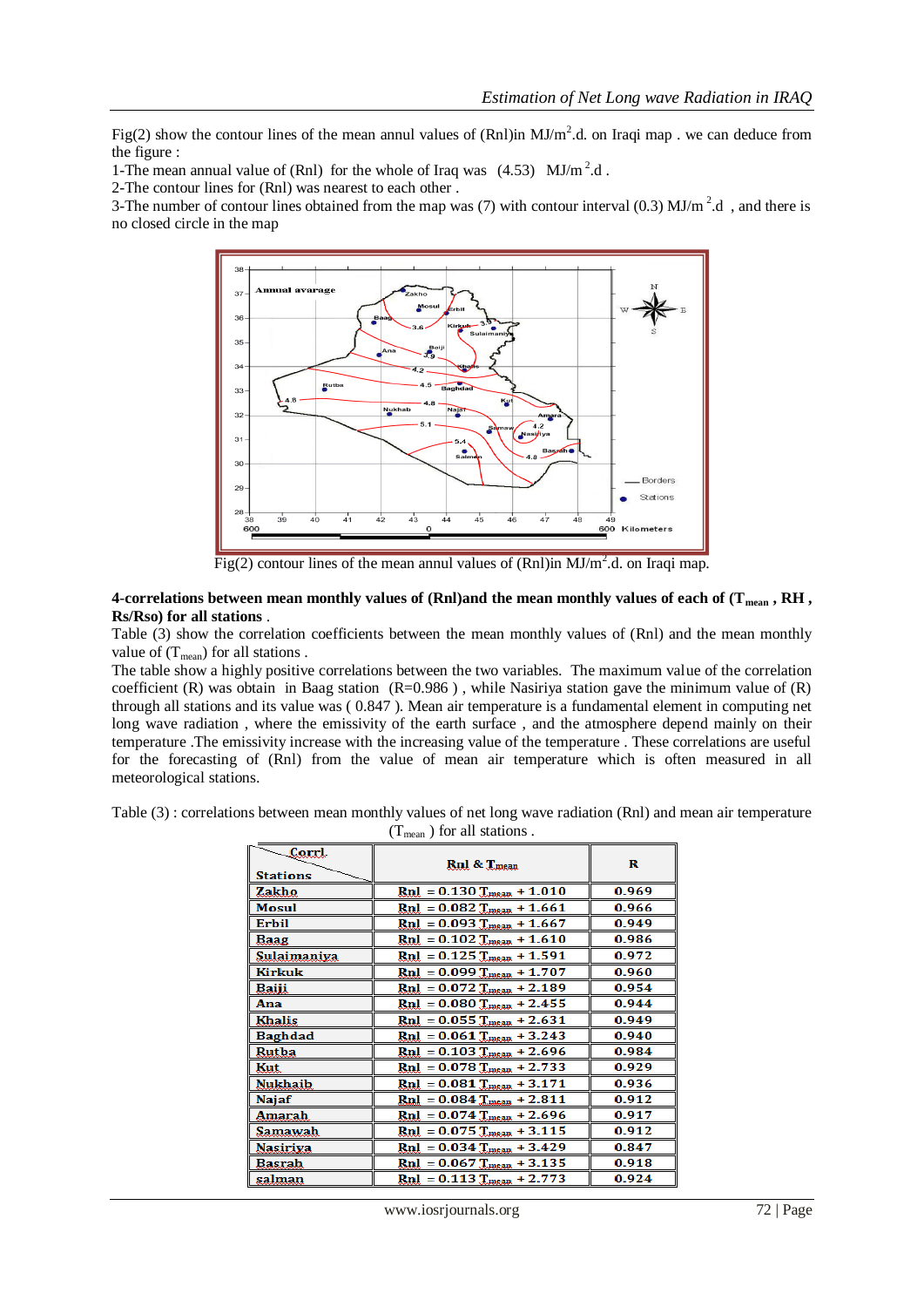Table(4) show the correlations between the mean monthly values of (Rnl) and the mean monthly values of Relative Humidity ( RH ) for all stations. The table show a highly negative correlations between the two variables. The correlations coefficients of these correlations was ranged between (-0.891 ) in Nasiriya station and ( - 0.993 ) in Zakho station .

Relative Humidity play an important role in computing ( Rnl ) where it affect mainly the values of the actual vapour pressure ( ea ) used in the equation of ( Rnl ) .

The highly negative correlations show that the increasing ( RH ) in winter months leads to reduce the value of ( Rnl), while in summer months the reducing values of (RH) lead to increasing values of (Rnl).

These correlations are useful in the forecasting of ( Rnl ) from the measured value of ( RH ) which is available in all meteorological stations.

Table ( 4) : correlations between the mean monthly values of ( Rnl ) and the mean monthly of ( RH ) in all

| Corrl.<br><b>Stations</b> | <b>Rnl &amp; RH %</b>                    | R        |
|---------------------------|------------------------------------------|----------|
| Zakho                     | $Rnl = -0.071 RH + 6.715$                | $-0.993$ |
| <b>Mosul</b>              | $Ru = -0.040 RH + 5.428$                 | $-0.985$ |
| <b>Erbil</b>              | $Ru = -0.058 RH + 6.268$                 | $-0.971$ |
| Baag                      | $Rnl = -0.051 RH + 6.170$                | $-0.985$ |
| Sulaimaniva               | $RuI = -0.062 RH + 6.796$                | $-0.973$ |
| <b>Kirkuk</b>             | $RuI = -0.052 RH + 6.375$                | $-0.965$ |
| Baiji                     | $RuI = -0.039 RH + 5.750$                | $-0.953$ |
| Ana                       | $Rnl = -0.040 RH + 6.044$                | $-0.942$ |
| <b>Khalis</b>             | $RuI = -0.031 RH + 5.509$                | $-0.953$ |
| Baghdad                   | $RuI = -0.034 RH + 6.158$                | $-0.944$ |
| Rutba                     | $Rnl = -0.056 RH + 7.25l$                | $-0.979$ |
| Kut                       | $RuI = -0.039 RH + 6.477$                | $-0.929$ |
| <b>Nukhaib</b>            | $Rnl = -0.044 RH + 6.735$                | $-0.915$ |
| <b>Najaf</b>              | $RuI = -0.044 RH + 6.738$                | $-0.898$ |
| Amarah                    | $Rnl = -0.041 RH + 6.439$                | $-0.920$ |
| Samawah                   | $Rnl = -0.043 RH + 6.771$                | $-0.893$ |
| <b>Nasiriya</b>           | $Rnl = -0.024 RH + 5.370$                | $-0.891$ |
| Basrah                    | $\text{Rn1} = -0.037 \text{ RH} + 6.457$ | $-0.912$ |
| salman                    | $Ru = -0.064 RH + 7.648$                 | $-0.903$ |

Table (5) show the correlations between the mean monthly values of (Rnl) and the mean monthly values of (Rs / Rso) in all stations .

The table show a highly positive correlations between the two variables. The correlations coefficients in all stations except Nasiriyia station was ranged between ( $0.936 - 0.997$ ). In Nasiriys station R = ( $0.793$ ).

Rs/Rso was essesential in computing ( Rnl ) where the increasing values of Rs / Rso lead to increasing value of ( Rnl ) .

Table (5) : correlations between the mean monthly values of (Rnl) and the mean monthly values of (Rs / Rso) in all stations .

| -Corrl.<br><b>Stations</b> | $Rnl \& (Rs/Rso)$              | R     |
|----------------------------|--------------------------------|-------|
| Zakho                      | $Ru = 13.72$ (Rs/Rso) - 4.804  | 0.988 |
| <b>Mosul</b>               | $Ru = 11.72 (Rs/R50) - 3.968$  | 0.984 |
| Erbil                      | $Ru = 12.21 (Rs/R50) - 4.086$  | 0.997 |
| Baag                       | $Rnl = 11.50 (Rs/R50) - 3.786$ | 0.994 |
| Sulaimaniya                | $Rnl = 14.30 (Rs/Rso) - 5.342$ | 0.991 |
| <b>Kirkuk</b>              | $Rnl = 12.51 (Rs/Rso) - 4.466$ | 0.990 |
| Baiji                      | $Rnl = 11.00 (Rs/Rso) - 3.709$ | 0.986 |
| Ana                        | $RuI = 12.50 (Rs/Rso) - 4.605$ | 0.980 |
| Khalis                     | $Ru = 8.087 (Rs/R50) - 1.908$  | 0.987 |
| Baghdad                    | $Rnl = 12.21 (Rs/Rso) - 4.683$ | 0.952 |
| Rutba                      | $Rnl = 12.88 (Rs/Rso) - 4.904$ | 0.991 |
| Kut                        | $Rnl = 13.46 (Rs/Rso) - 5.680$ | 0.985 |
| <b>Nukhaib</b>             | $Ru = 15.39$ (Rs/Rso) - 6.729  | 0.936 |
| Najaf                      | $Ru = 15.81 (Rs/Rso) - 7.215$  | 0.982 |
| Amarah                     | $Ru = 12.51 (Rs/Rso) - 5.007$  | 0.983 |
| Samawah                    | $Rnl = 14.37 (Rs/R50) - 6.247$ | 0.970 |
| <b>Nasiriya</b>            | $Rnl = 11.97 (Rs/Rso) - 4.319$ | 0.793 |
| <b>Basrah</b>              | $Rnl = 13.91 (Rs/R50) - 6.040$ | 0.939 |
| salman                     | $RuI = 23.24 (Rs/Rso) - 12.44$ | 0.978 |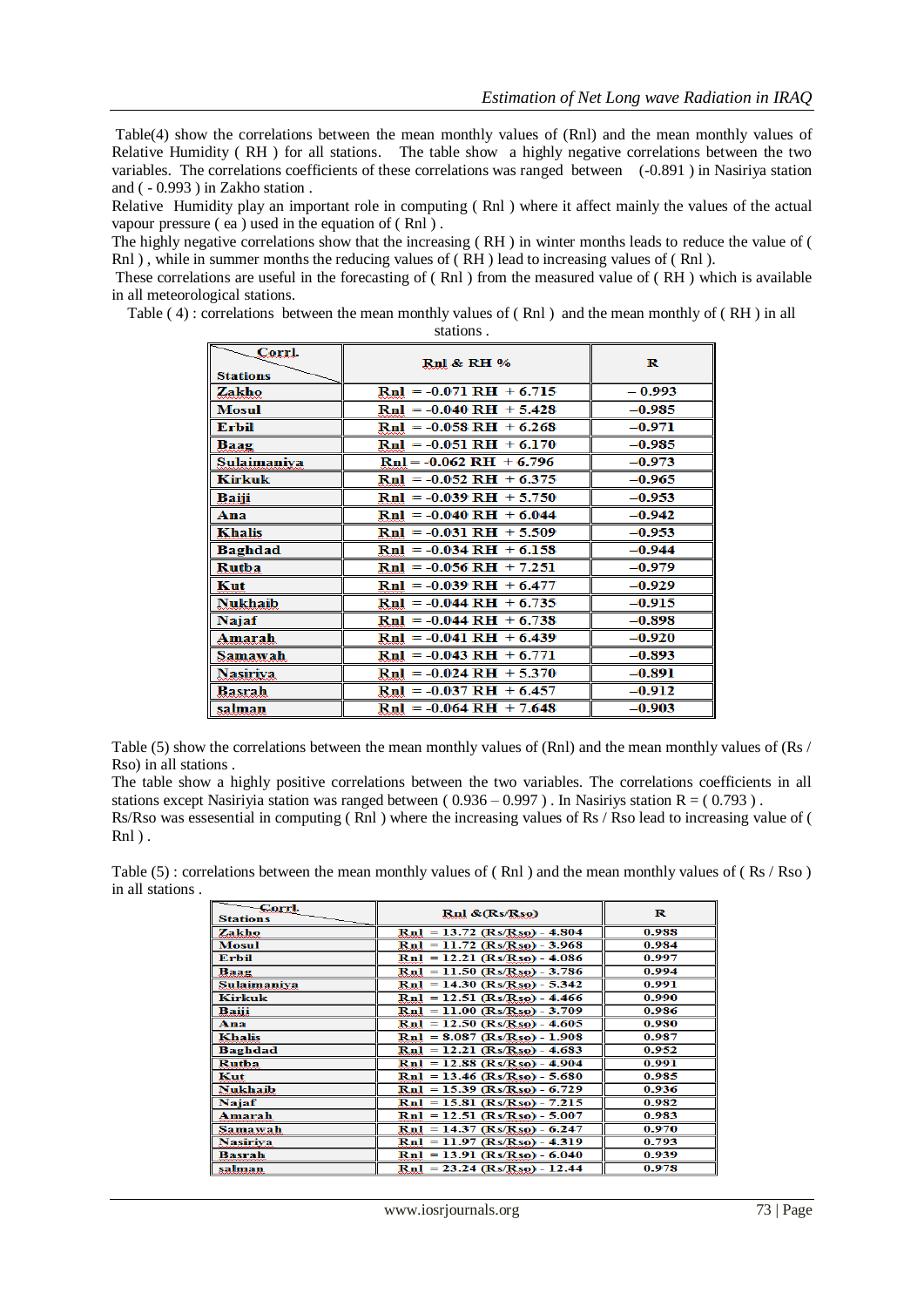Figures ( 3, 4, 5) show the correlations between (Rnl) and each of ( $T_{mean}$ , RH, Rs/ Rso) for the whole of Iraq .

Fig (3) show a highly positive correlations between (Rnl) and ( $T_{mean}$ ) for Iraq, where the values of (R) for this correlations reach ( 0.816 ) .

The correlations obtained was :

$$
Rnl = 0.089T_{mean} + 2.316
$$

Fig (4) show a highly negative correlations between (Rnl) and (RH) for Iraq, where the values of (R) for this correlations reach ( - 0.850 ) . The correlations obtained was :

$$
Rnl = -0.05RH + 6.573
$$

Fig (5) show a highly positive correlations between (Rnl) and (Rs/Rso) for Iraq, where the values of (R) for this correlations reach (0.938 ) The correlations obtained was :

$$
Rnl = 11.41Rs/Rso - 3.826
$$

These there correlations are very important in forecasting of ( Rnl ) in any region in Iraq .



Fig  $(3)$ : Correlation between Rnl and  $T_{\text{mean}}$  for IRAQ



Fig (4) :Correlation between Rnl and RH for IRAQ



Fig(5) :Correlation between Rnl and Rs/Rso for IRAQ

Multiple correlation was obtained between (Rnl) and  $(T_{mean}, RH, Rs/Rso)$ . This multiple correlations was : **Rnl=0.7-3.98 x 10-2 Tmean -3.95 x 10-2 RH+8.811 ( Rs/Rso)**

which indicate the accuracy of this correlation.

The correlation coefficient of this multiple correlation was  $(0.975)$ ,